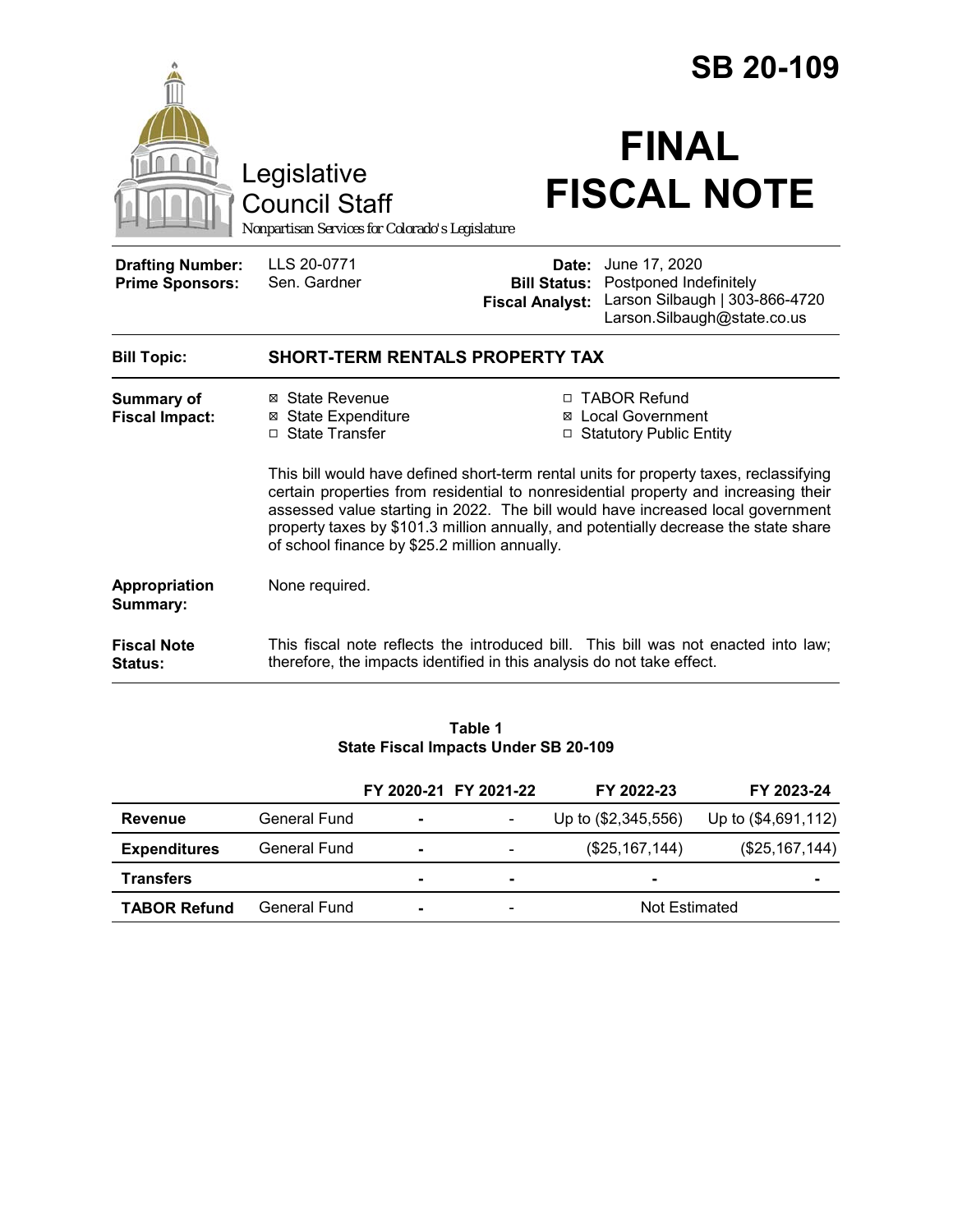June 17, 2020

## **Summary of Legislation**

This bill defines short-term rental units for property tax purposes. Short-term rental units meet the following two conditions:

- the building or unit is available for rent for less than 30 consecutive days; and
- the building or unit is occupied by the owner for less than 30 days per year.

Starting in 2022, based on usage of the unit in 2021, short-term rental units will be classified as nonresidential property.

The bill also ensures that residential units available for short-term rental, and not meeting the definition of a short-term rental unit, are classified as residential property.

## **Background**

The reclassification of short-term rental units will increase statewide taxable values by an estimated \$1.4 billion, or 0.9 percent in 2022.

**Assessment rates.** Property taxation is based on the assessed value of land, improvements, and certain personal property. Under Colorado law, nonresidential property is assessed at 29 percent of its actual value. Based on the December 2019 Legislative Council Staff forecast, the residential assessment rate (RAR) will be 7.13 percent for tax years 2022. The RAR will be determined by the General Assembly pursuant to the state constitution in future years beyond the forecast period. Reclassification under the bill increases property tax liability by 306.7 percent for an affected property at the forecast residential assessment rate.

Starting in 2023, reclassifying short-term rental units from residential property to nonresidential property will put upward pressure on the RAR. The RAR cannot be increased without a voter approval. There are currently no published estimates of the 2023 and 2024 RAR to estimate the change in the RAR because of the bill.

**Short-term rental units.** Data from the short-term rental site AirBNB was used to estimate the share of residential property that will be reclassified under the bill. Aggregate data for 38 markets in Colorado were analyzed, and it is estimated that 8,526 residential units are available to rent for more than nine months per year. These residential units represent about 0.7 percent of residential market value in the state. Rental activity in 2021 will be used to determine if a property is a short-term rental unit in 2022. The estimated change in 2022 assessed values for each county are shown in Figure 1.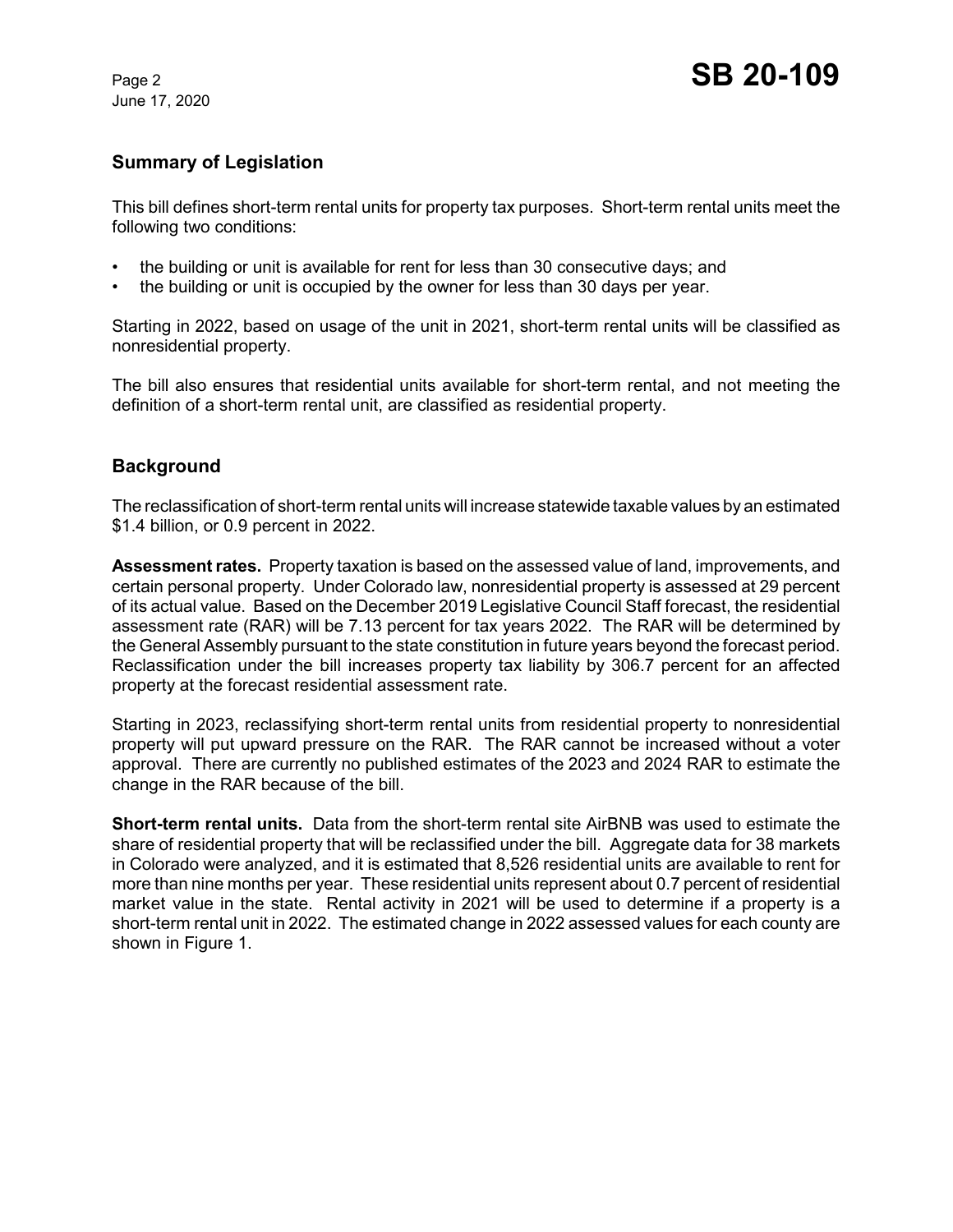# Page 3 **SB 20-109**

June 17, 2020



**Figure 1 Change in 2022 Assessed Values** *Millions of Dollars*

*Source: Colorado Legislative Council Staff projections.*

Based on the estimated change in 2022 assessed values and 2018 mills, local property taxes will increase by \$101.3 million in FY 2022-23. Table 2 shows the change in property tax revenue.

#### **Table 2 Change in Property Tax Revenue Under SB 20-109**

|                                             | FY 2022-23    |
|---------------------------------------------|---------------|
| Local School Total Program Mill Levy        | \$25,167,144  |
| <b>Other Local Government Revenue</b>       | \$76,152,776  |
| <b>Total Change in Property Tax Revenue</b> | \$101,319,920 |

The fiscal note is based on short-term rental data as of January 24, 2020 and does not try and estimate any behavioral impacts. To the extent that property owners stop making their property available for short-term rental, the fiscal impact will be reduced.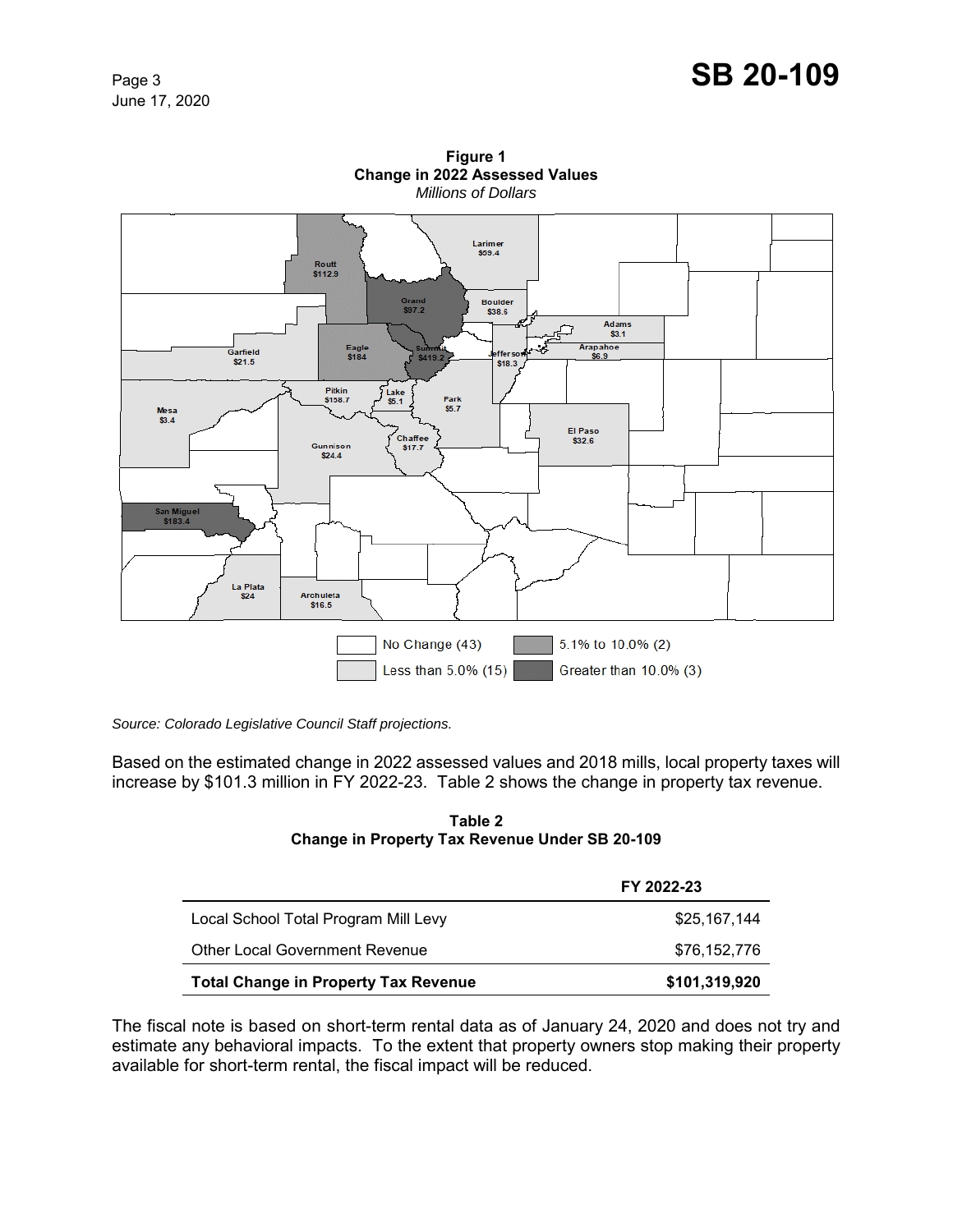June 17, 2020

# **State Revenue**

The bill decreases state General Fund revenue from income tax by \$2.3 million in FY 2022-23 and by \$4.7 million starting in FY 2023-24.

Many owners of short-term rental units currently realize income tax savings by deducting property taxes paid from federal taxable income. The increase in property taxes from this bill increases the deduction owners will be allowed to take, decreasing their Colorado income tax liability. The revenue impact is calculated by applying the state's 4.63 percent income tax rate to the increased property tax liability. The FY 2022-23 revenue impact is based on a half-year impact to account for accrual accounting of the income tax.

Federal tax legislation passed at the end of 2017 increased the standard deduction and reduced the deduction allowed for state and local taxes. Data is not yet available to determine how federal tax law changes impacted Colorado filing activity so the maximum General Fund revenue impact is estimated.

# **State Expenditures**

Starting in FY 2022-23, the bill potentially decreases state expenditures for school finance by \$25,167,144 as described below. In addition, the bill results in a workload increase for the Department of Local Affairs (DOLA) in FY 2021-22.

**School finance impact.** Based on school district operating mill levies across the state, the increase in property taxes available for the local share of school finance may decrease required state aid by \$25,167,144 in FY 2022-23 with ongoing impacts in future fiscal years. This estimate is based on 2019 operating mill levies. Mills in four school districts across the state will go down as a result of the increase in taxable value, increasing the state backfill required under the bill. If the Budget Stabilization Factor remains unchanged, the property tax increase will be offset by lower state aid.

**DOLA - Division of Property Taxation (DPT).** In FY 2021-22, the DPT will issue guidance to county assessors on assessing short-term rental units correctly. This will be accomplished with existing resources.

# **Local Government**

Local government property tax revenue will be increased by an estimated \$101.3 million annually, starting in FY 2022-23. This revenue will go to local governments and school districts, with unique impacts described below.

**County assessors.** County assessors will need to hire staff to properly classify short-term rental property. The staff will need to monitor usage of properties including if it is available for rent for less than 30 consecutive days, or occupied by the owner for more than 30 days per year. The number of staff hired in each assessor's office will depend on market dynamics in each county and vary by the number of units available for short-term rent.